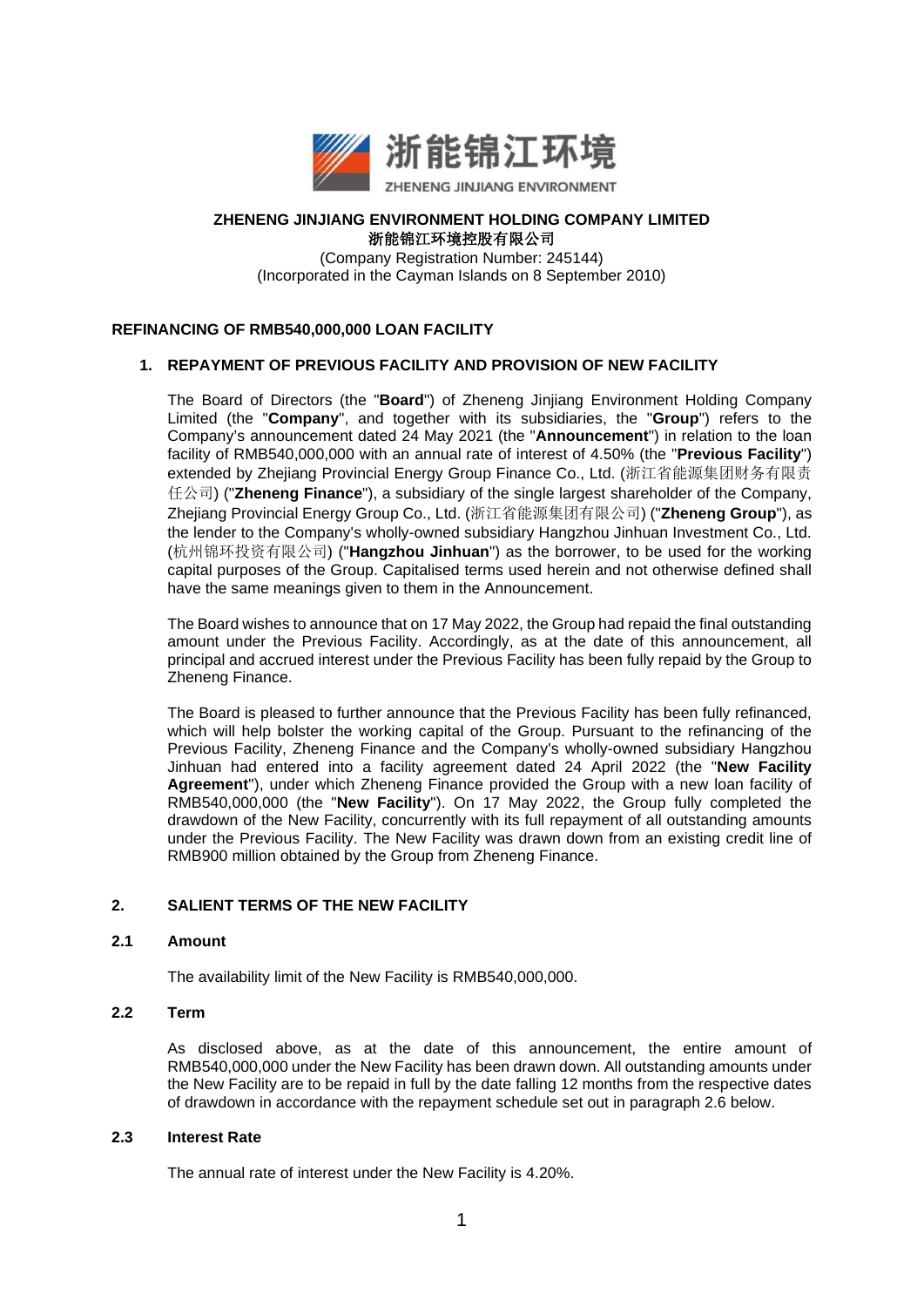## **2.4 Security**

The New Facility is secured by:

- (a) a liquidity support undertaking by the Company;
- (b) a corporate guarantee by the Company's wholly-owned subsidiary Lin'an Jiasheng Environment Co., Ltd. (临安嘉盛环保有限公司); and
- (c) share charges over 28.61% of the equity interest in the Company's wholly-owned subsidiary Lin'an Jiasheng Environment Co., Ltd. ( 临安嘉盛环保有限公司 ) representing registered capital of RMB540,000,000,

each in favour of Zheneng Finance.

Save as aforesaid, no other security has been provided by the Group in connection with the New Facility.

## **2.5 Purpose**

Under the terms of the New Facility, the Company shall apply all amounts borrowed by it under the New Facility for the working capital purposes of the Group.

#### **2.6 Repayment**

The outstanding amounts under the New Facility are to be repaid in instalments as follows:

- (a) RMB140,000,000 in principal and in addition thereto, all accrued interest in respect thereof, on or about 21 April 2023;
- (b) RMB200,000,000 in principal and in addition thereto, all accrued interest in respect thereof, on or about 24 April 2023; and
- (c) RMB200,000,000 in principal and in addition thereto, all accrued interest in respect thereof, on or about 16 May 2023.

#### **2.7 Events of Default and Mandatory Prepayment**

The New Facility Agreement contains certain customary events of default including, among others, non-payment of any amounts payable, cessation of business, and winding up.

#### **3. INTERESTED PERSON TRANSACTION**

In respect of the New Facility:

- (a) Hangzhou Jinhuan, being a subsidiary of the Company which is not listed on any stock exchange, is an entity at risk for the purposes of Chapter 9 of the Listing Manual of the Singapore Exchange Securities Trading Limited (the "**Listing Manual**"); and
- (b) Zheneng Finance is a subsidiary of Zheneng Group, which is a controlling shareholder (as defined in the Listing Manual) of the Company. Accordingly, Zheneng Finance is an associate (as defined in the Listing Manual) of Zheneng Group and an interested person of the Company for the purposes of Chapter 9 of the Listing Manual.

Accordingly, the New Facility constitutes an interested person transaction under Chapter 9 of the Listing Manual. Under Rule 909(3) of the Listing Manual, in the case of borrowing of funds from an interested person, the value of the transaction is the interest payable on the borrowing. The aggregate interest payable by the Group to Zheneng Finance under the New Facility is